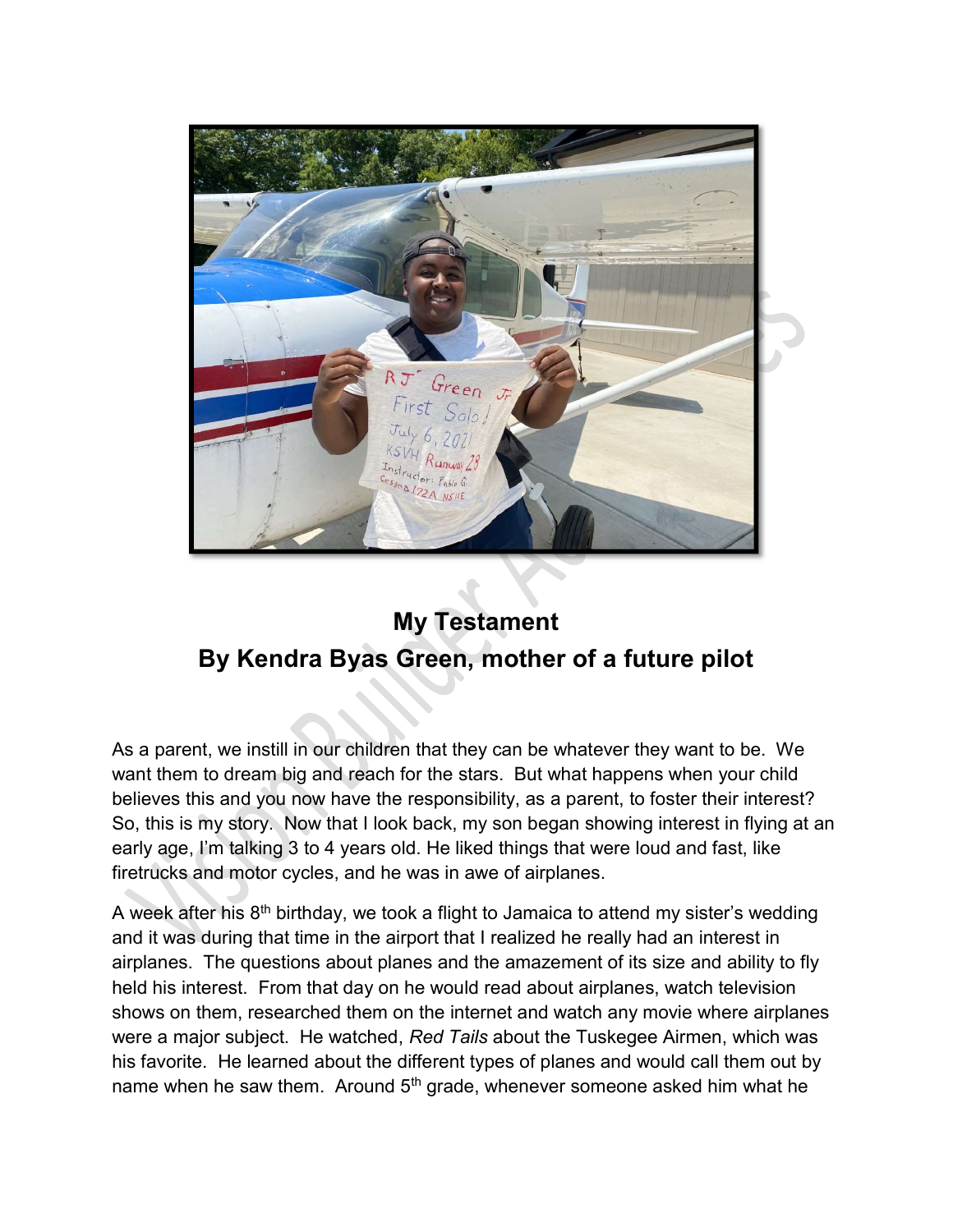wanted to be when he grew up the response was always a football player and a pilot. It was then I told my husband we had to do more. I had no clue what that meant but just as I fostered his love of football, I knew I had to foster his love of flight. We began visiting places like the Tuskegee Airman National Historic Site & Museum, finding websites for him to explore more, but the moment I found the aeronautics camp at the Carolinas Aviation Museum around 7<sup>th</sup> grade, the interest an excitement kicked in to high gear! He was in love with that camp. The education he gained and the ability to actually use a flight simulator sealed the deal. At the end of that camp the instructor said to me, "I've never had a student to be able to do the things that RJ has on the simulator, and if he is serious about this, we needed to connect with a Young Eagles chapter." So on September 30, 2018 I reached out by email to the Young Eagles Chapter 309 to enroll my 14 year old son. I honestly can't recall why he did not join at that time, but we didn't continue the process. He attended that camp for two years before he aged out. I continued to foster his interest as it didn't change. We found a different Young Eagles chapter and took the exploratory flight in January 2019, but that particular chapter did not seem to have any activities where a kid could get involved. So, we continued on our own. We bought the flight simulator software and yoke for his laptop and that would hold his interest for hours. For me, it was better than him being on the Xbox.

When the pandemic hit it was even harder to find things for him to do to keep growing his knowledge and interest. On January 24, 2021 (two years after his exploratory flight), while scrolling through social media, I saw a post looking for teenagers interested in a scholarship to learn to fly. So, I did what I normally do, I dug deeper and responded to the post not knowing what this was about but I knew that they were speaking about the interest my son had. I received an email from a gentleman by the name of Johnny White with Vision Builders asking me and my son to do a Zoom call to learn more about the opportunity and for him to learn more about us. OK, sure, we're talking a scholarship which will put him one step closer to his goal! A few days after the meeting we learned that RJ was selected to move to the next phase which was to apply for the scholarship and to attend an interview with a Young Eagle Chapter 309 Scholarship Board. There goes that name again, "Young Eagles Chapter 309", so maybe it was meant to be. Anyway, on February  $17<sup>th</sup>$  we received information from the Young Eagles Chapter 309 about the process to apply for the scholarship. We took the list, yes, it was a list of things, and began checking items off. We created a resume to introduce RJ to the scholarship committee, which included bio info, scholastic achievements, current grades, community and school activities, any flying experience/training and a one page essay. Four days later we submitted RJ's application for the scholarship. Once that was submitted we received a list of things the committee suggested you do before the interview which would be scheduled in March. Again, we did our best to check things off the list. This included things like: getting a pilot medical exam, student pilot license, etc.